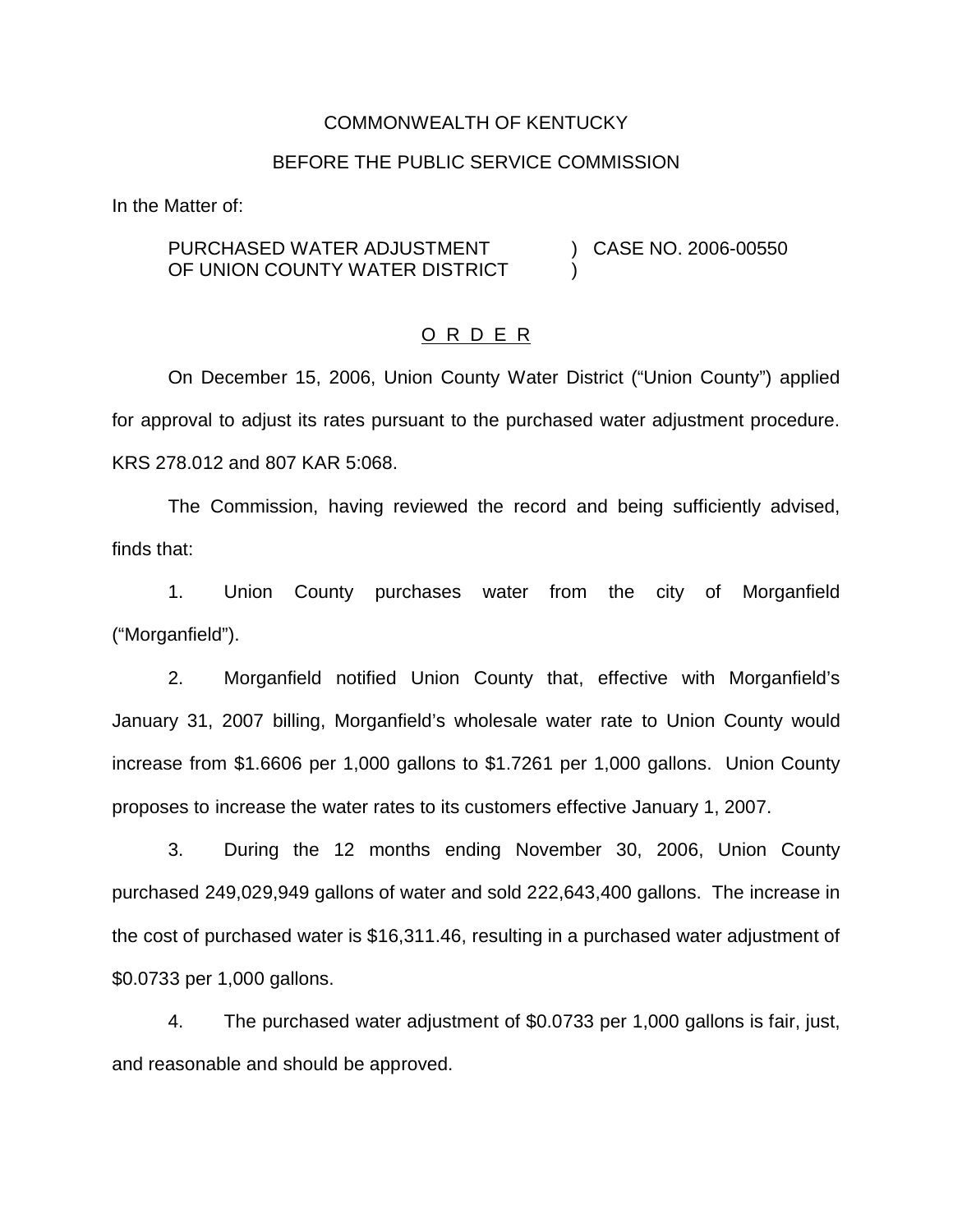# IT IS THEREFORE ORDERED that:

1. Union County's proposed rates are approved.

2. The purchased water adjustment of \$0.0733 per 1,000 gallons and the rates in Appendix A, attached hereto and incorporated herein, are fair, just, and reasonable and are approved for services rendered on and after January 1, 2007.

3. Within 20 days of the date of this Order, Union County shall file with the Commission revised tariff sheets showing the rates approved herein.

Done at Frankfort, Kentucky, this 12<sup>th</sup> day of January, 2007.

By the Commission

ATTEST:

**Executive Director** 

Case No. 2006-00550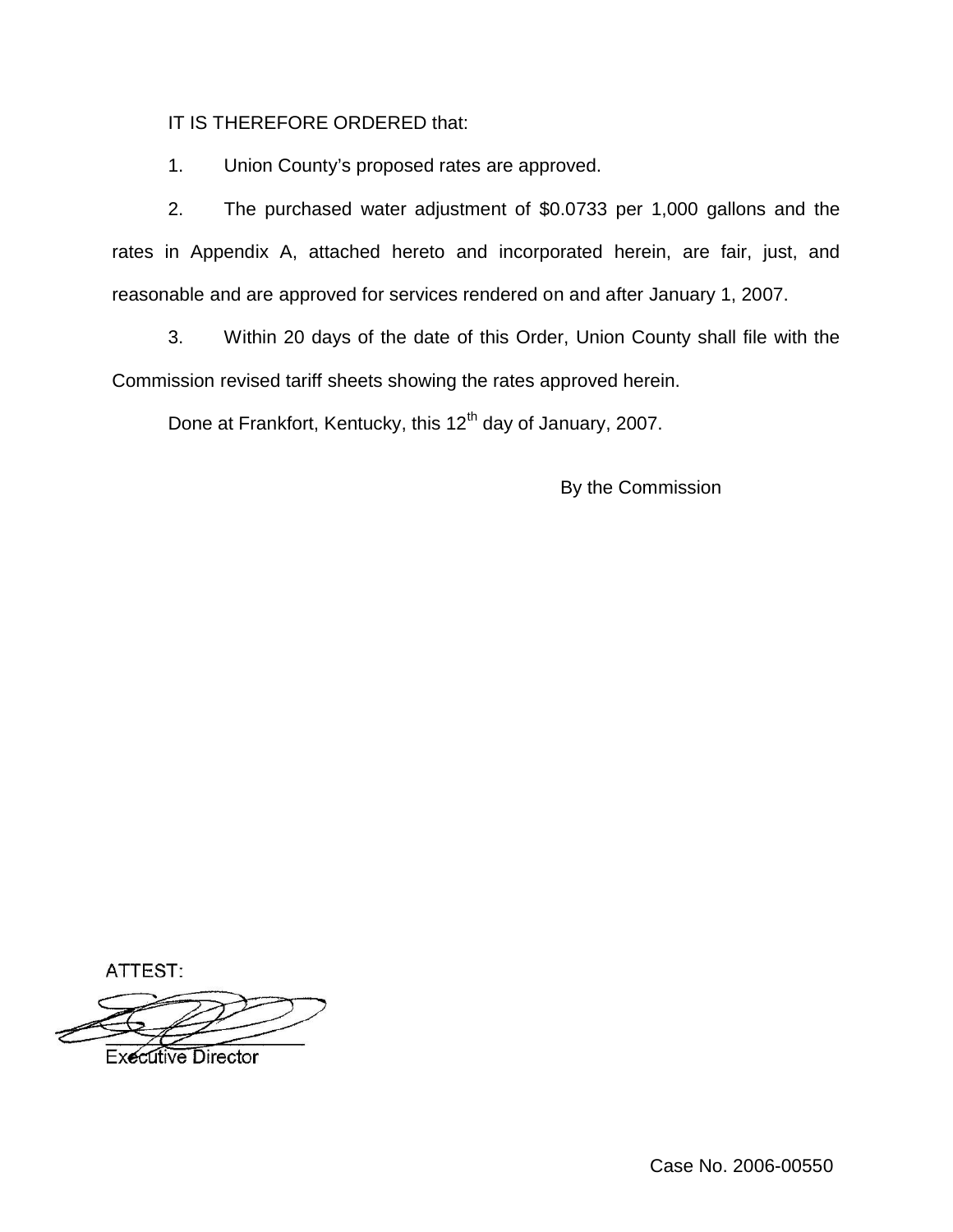## APPENDIX A

# APPENDIX TO AN ORDER OF THE KENTUCKY PUBLIC SERVICE COMMISSION IN CASE NO. 2006-00550 DATED January 12, 2007

The following rates and charges are prescribed for the customers in the area served by Union County Water District. All other rates and charges not specifically mentioned herein shall remain the same as those in effect under authority of the Commission prior to the effective date of this Order.

#### **Monthly Water Rates**

#### $5 \times 8$  Inch Meter

| 2,000 gallons   | \$11.53 Minimum Bill   |
|-----------------|------------------------|
| 3,000 gallons   | 5.76 per 1,000 gallons |
| 5,000 gallons   | 5.36 per 1,000 gallons |
| 15,000 gallons  | 5.01 per 1,000 gallons |
| 25,000 gallons  | 4.71 per 1,000 gallons |
| 50,000 gallons  | 4.31 per 1,000 gallons |
| 100,000 gallons | 3.91 per 1,000 gallons |
| 100,000 gallons | 3.51 per 1,000 gallons |
| 300,000 gallons | 3.11 per 1,000 gallons |
|                 |                        |

#### 3/4 Inch Meter

| First       | 5,000 gallons   | \$28.82 Minimum Bill |                        |
|-------------|-----------------|----------------------|------------------------|
| <b>Next</b> | 5,000 gallons   |                      | 5.36 per 1,000 gallons |
| <b>Next</b> | 15,000 gallons  |                      | 5.01 per 1,000 gallons |
| <b>Next</b> | 25,000 gallons  |                      | 4.71 per 1,000 gallons |
| <b>Next</b> | 50,000 gallons  |                      | 4.31 per 1,000 gallons |
| <b>Next</b> | 100,000 gallons |                      | 3.91 per 1,000 gallons |
| <b>Next</b> | 100,000 gallons |                      | 3.51 per 1,000 gallons |
| Over        | 300,000 gallons |                      | 3.11 per 1,000 gallons |

#### 1 Inch Meter

| First       | 10,000 gallons  |
|-------------|-----------------|
| <b>Next</b> | 15,000 gallons  |
| <b>Next</b> | 25,000 gallons  |
| <b>Next</b> | 50,000 gallons  |
| <b>Next</b> | 100,000 gallons |
| <b>Next</b> | 100,000 gallons |
| Over        | 300,000 gallons |

|         | Rate              |
|---------|-------------------|
| \$11.53 | Minimum Bill      |
| 5.76    | per 1,000 gallons |
| 5.36    | per 1,000 gallons |
| 5.01    | per 1,000 gallons |
| 4.71    | per 1,000 gallons |
| 4.31    | per 1,000 gallons |
| 3.91    | per 1,000 gallons |
| 3.51    | per 1,000 gallons |
| 3.11    | per 1.000 gallons |

|      | \$28.82 Minimum Bill |
|------|----------------------|
| 5.36 | per 1,000 gallons    |
| 5.01 | per 1,000 gallons    |
| 4.71 | per 1,000 gallons    |
| 4.31 | per 1,000 gallons    |
| 3.91 | per 1,000 gallons    |
| 3.51 | per 1,000 gallons    |
| 3.11 | per 1,000 gallons    |
|      |                      |

\$55.63 Minimum Bill 5.01 per 1,000 gallons 4.71 per 1,000 gallons 4.31 per 1,000 gallons 3.91 per 1,000 gallons 3.51 per 1,000 gallons gallons 3.11 per 1,000 gallons